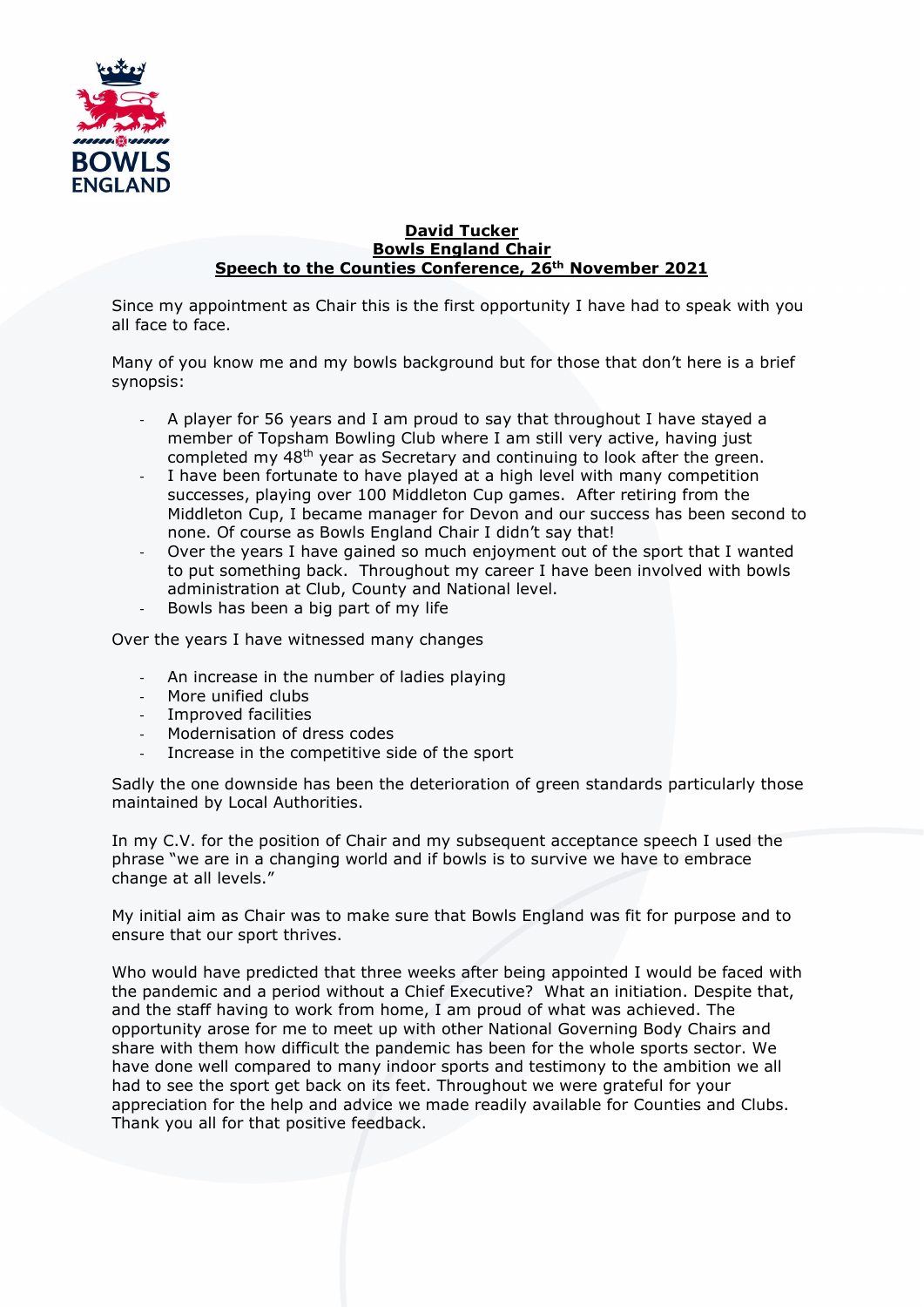

Lockdown impressed on me that if we were to successfully come out of it and reestablish ourselves there would have to be change and that we must all forget the wellexpressed phrase "but we have always done it this way".

Over the past year the role of the Chair and Board has changed as we have become more transparent, professional and demonstrating good leadership. The Board is responsible for leading Bowls England and deciding strategy and direction so that the day-to-day operations can be left in the capable hands of Jon and his team.

Let me dismiss here and now the comments from some that the Chief Executive makes unilateral decisions. This is not true. Jon and I have an excellent working relationship and during his time with us he has achieved a lot. That success has brought criticism, mainly I suspect from those who find change difficult, of both Jon and myself. The one which causes me much concern is that most of our new staff are not bowlers.

This is true but deliberate. What we needed was staff who have the right qualities and experience to help lead us into the future. Let me assure you that the staff team still has some very experienced bowlers together with a Board where there is a vast depth of knowledge and experience of the sport. You don't need to be a footballer to be a good referee.

Following those comments let me briefly mention the achievements during the past year;

- We had National Championships and Competitions, albeit on a reduced scale and the 18 days at Leamington with the new layout was well received. Of course, other Home Nations had no championships at all, so this is a feather in the caps of our staff. Well done. Of course, there can always be improvement and following consultations which included the players the formats for next year will be changed. We do listen.
- Bowls Big Weekend which was a tremendous success.
- Our 5-year strategic plan following consultation with Counties was launched.

I will conclude by saying that as you are all aware Bowls England is under new leadership at both Board and staff levels and we are clearly on a new course. Unfortunately, that new start coincided with the pandemic.

This produced many challenges and I am proud of the way we have all supported the sport to mitigate the impact of the pandemic. When I say all, I mean the board, staff, counties and clubs.

Thank you all.

Let's go forward together to build a brighter future for our sport and maximise the benefits of next year's Commonwealth Games.

Remember if we cannot always agree the best solution is that we agree to disagree.

I hope you are all enjoying the conference and finding it helpful. This afternoon was excellent, very proactive and positive and I can confirm that, having listened, the Board